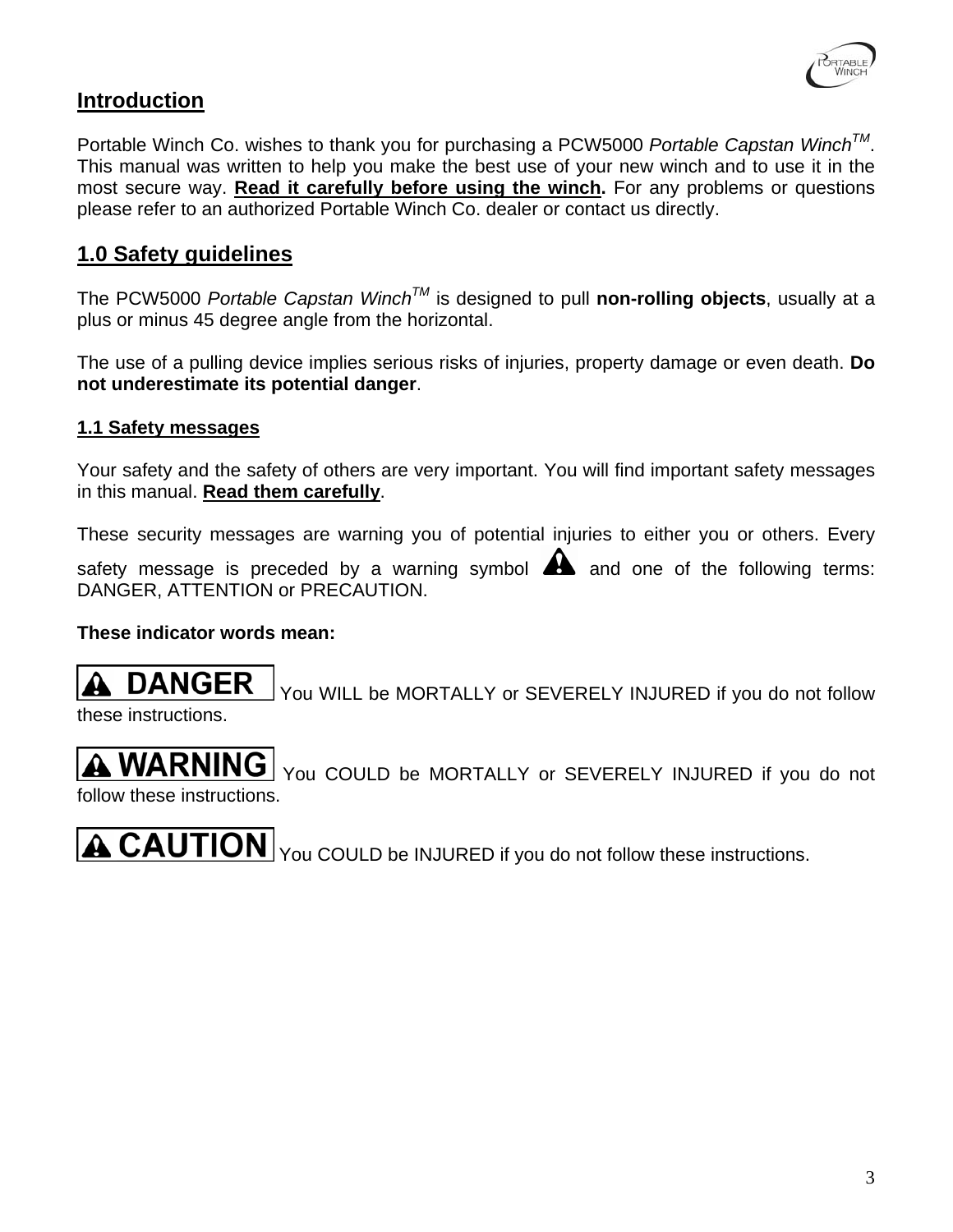

## **3.0 Winch usage**

# **A WARNING** MOST WINCHING SITUATIONS PRESENT POTENTIAL DANGERS!

#### **3.1 Rope**

# **A WARNING** STAY OUT OF THE WINCH LINE'S PATH.

#### **3.1.1 Rope type**

Use only **low stretch** rope. We recommend using double-braided polyester rope with a minimum diameter of 10 mm (3/8''). Maximum rope diameter is 16 mm (5/8"). For most situations, we recommend using 12 or 13 mm (1/2'') double braid polyester rope. Please contact us for other rope types suitability.

# **A WARNING** DO NOT USE 3-STRAND POLYPROPYLENE YELLOW ROPE!

A Polypropylene and polyethylene ropes are dangerous for winching because of their great elasticity and low melt point.

A Make sure the rope is not damaged and that it offers an adequate resistance to pull the load.

# **A WARNING** STRETCH EQUALS DANGER!

A A stretched rope can recoil and cause serious burns as the rope leaves your hand.

All ropes stretch: a longer one more than a shorter one. The more you pull, the more it stretches.

A A stretched rope can also move the load in an unpredictable or dangerous way.

A A stretched rope can recoil and bring your hand towards the winch causing severe injuries. **NEVER WRAP THE ROPE AROUND YOUR HAND**.

**A CAUTION** ALWAYS WEAR GLOVES.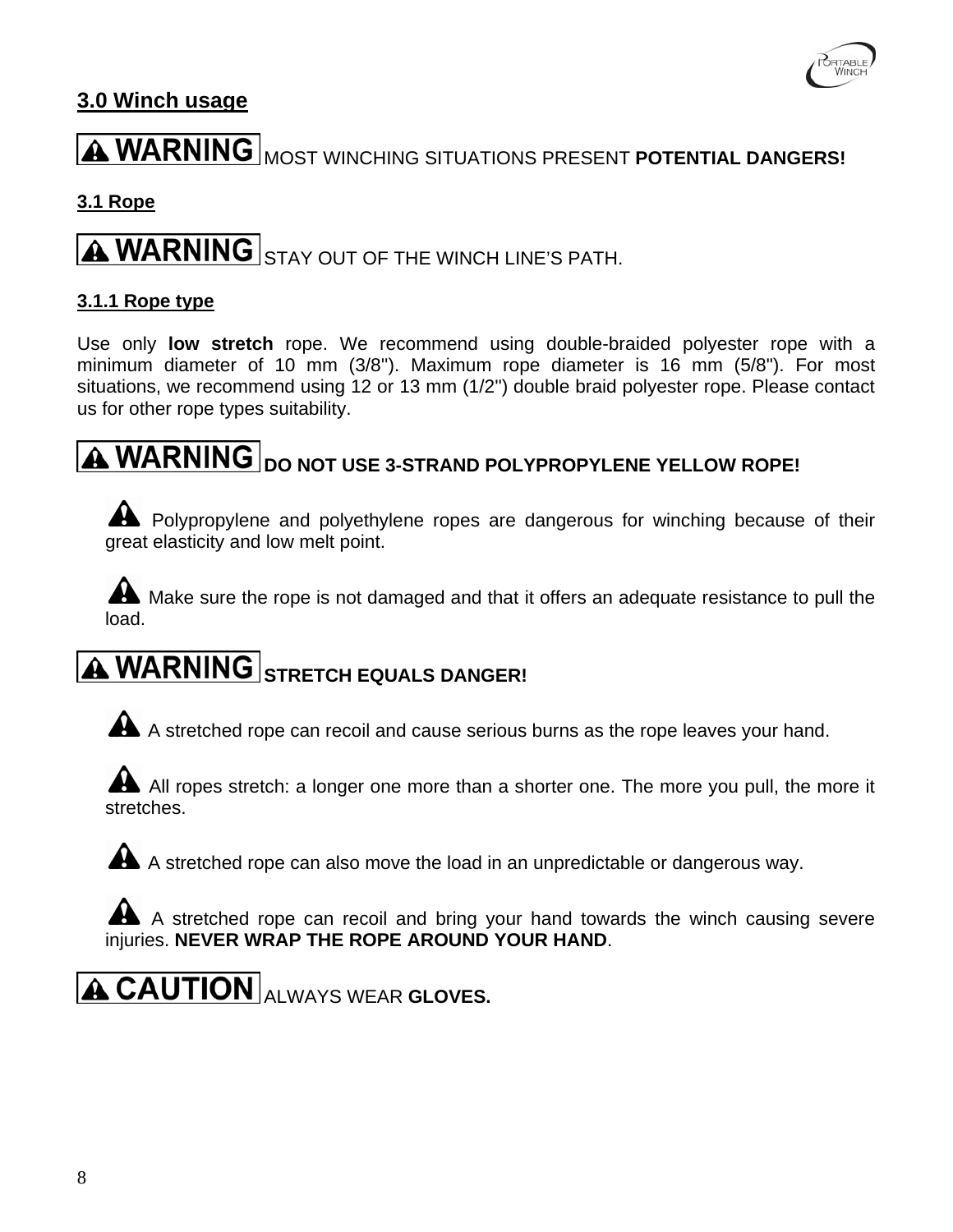

#### **3.3.1 Using a polyester sling (included with the winch)**

Go around the anchor point with the sling. Insert each end of the sling in one of the safety hooks located on the winch (figure 1).



**A CAUTION** AVOID INSTALLING THE SLING ON SHARP EDGES THAT MIGHT DAMAGE IT. WHETHER YOU ARE USING A POST, A TREE OR A STUMP, ALWAYS INSTALL THE SLING NEAR THE ANCHOR'S BASE (FIGURE 1).

A CAUTION USING A STUMP AS AN ANCHOR POINT MEANS PAYING SPECIAL ATTENTION IN ORDER TO PREVENT THE SLING FROM SLIPPING OVER IT.

**A WARNING** MAKE SURE THE ANCHOR POINT IS STRONG ENOUGH TO RESIST THE PULL WITHOUT BREAKING OR BEING DAMAGED.

Position the winch in line with the load. When the winch is under tension, it will try to align itself with the load. The friction of the sling against the anchor point could prevent correct alignment. If

that is the case, release the tension on the rope and position the sling on the anchor point so that the tension is equally distributed on both winch anchor hooks.

**A CAUTION** DON'T DO THIS! WHEN YOU ANCHOR THE WINCH, MAKE SURE THAT YOU **DO NOT** DO A COMPLETE WRAP AROUND THE ANCHOR POINT (FIGURE 2). THIS SET-UP WILL PREVENT PROPER ALIGNMENT OF THE WINCH WITH THE LOAD AND WILL PUT UNEVEN TENSION ON THE WINCH ANCHOR HOOKS.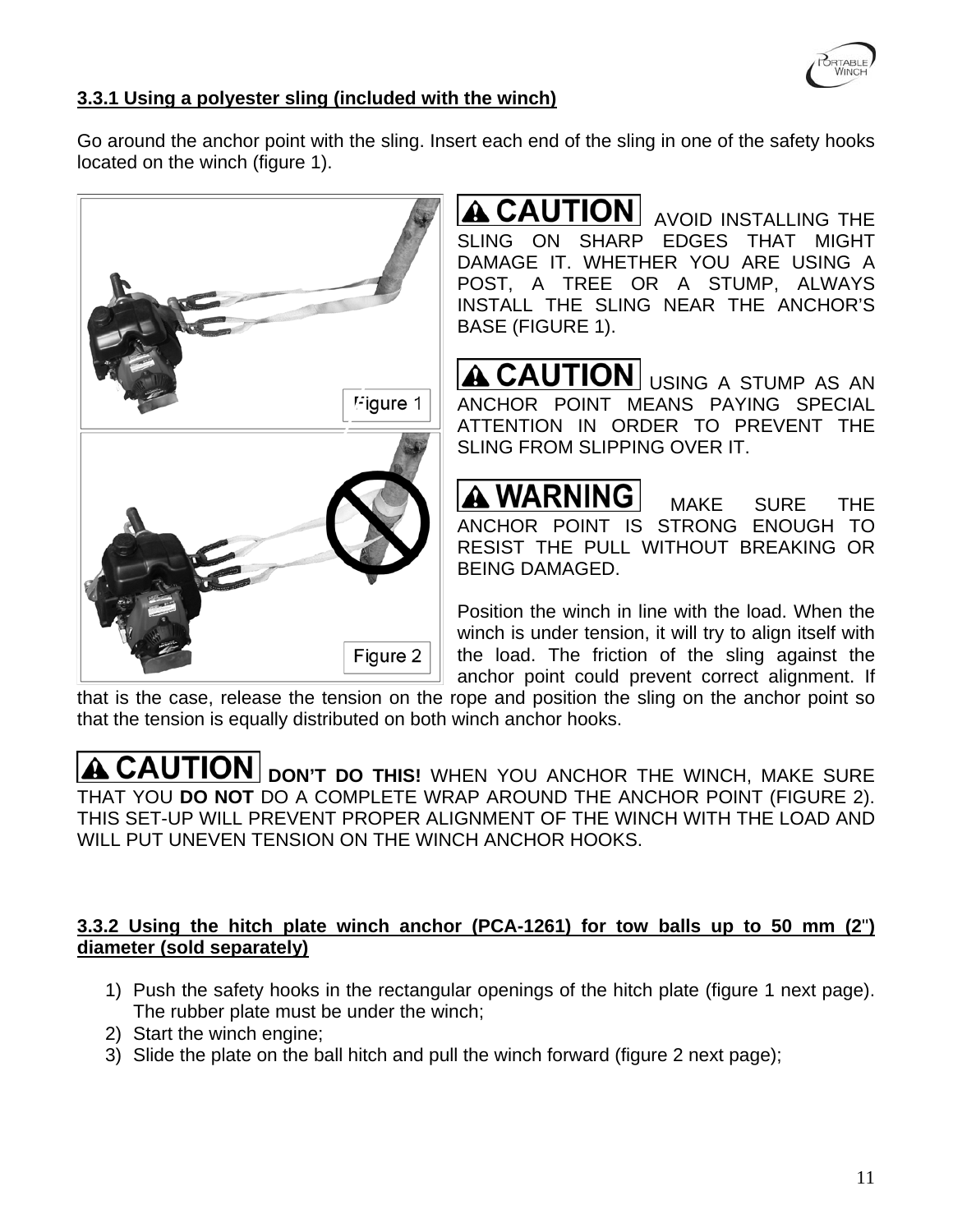#### **3.3.2 Using the hitch plate winch anchor (PCA-1261) for tow balls up to 50 mm (2**''**) diameter (sold separately)**

- 1) Push the safety hooks in the rectangular openings of the hitch plate (figure 1 next page). The rubber plate must be under the winch;
- 2) Start the winch engine;
- 3) Slide the plate on the ball hitch and pull the winch forward (figure 2)
- 4) Wrap the rope around the drum and start winching (figure 3).



**NOTE: Do not leave the winch on the hitch with the engine running; the resting position will cause the Oil Alert device to turn the Honda engine off.**

A CAUTION USE THE HITCH PLATE ONLY WITH CATEGORY II BALL HITCH (1500 KG (3300 LB)) OR HIGHER. MAKE SURE THE ANCHORING VEHICLE'S HAND BRAKE IS ON AND WORKING PROPERLY. POSITION BLOCKS BEHIND THE WHEELS TO PREVENT ROLL BACK.